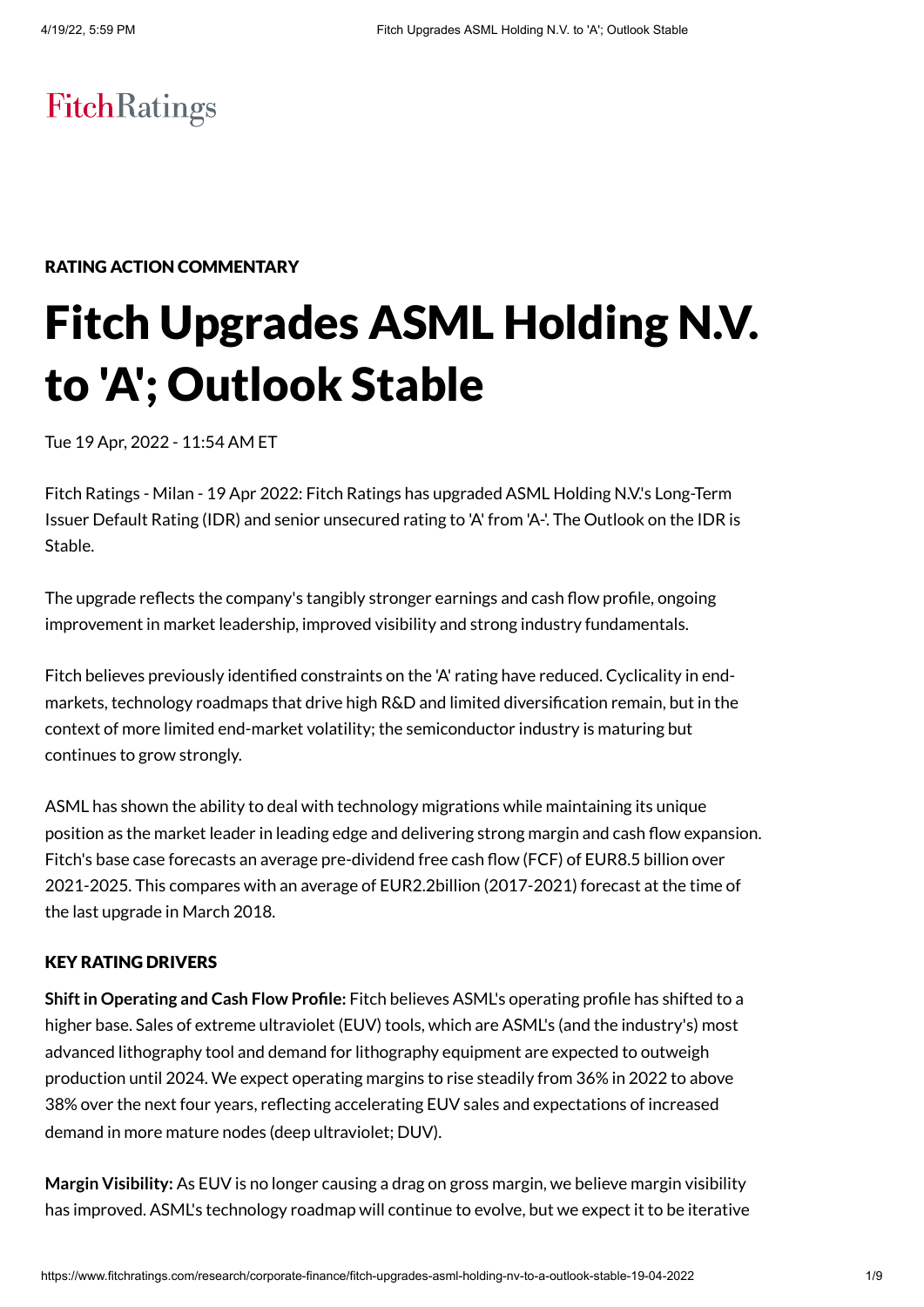rather than the ground-breaking shift seen as leading-edge tools moved to EUV from DUV (light sources).

**Model Frames Profile:** ASML's market simulation model in 2021 guided to potential 2025 revenue of EUR24 billion to EUR30 billion, up by 60% from EUR15 billion to EUR24 billion predicted in 2018. At sales of EUR27 billion, the mid-point of the current range, we estimate the company would deliver an operating margin of 38%; 5pp higher than previously guided. Mid-range operating profit has risen to EUR10.3 billion compared with EUR6.4 billion in the 2018 guidance.

**Supportive Industry Outlook:** Trends driving the semiconductor industry include Cloud services, 5G, AI, autonomous driving, Internet of Things (IoT), augmented and virtual reality. The applications that use semiconductors are far wider than 10 years ago when PCs and communications were dominant end-markets. Industry revenues of around USD570 billion in 2021 are set to approach USD1 trillion by 2030, a CAGR of over 7%. Wafer fab equipment (WFE) spend is expected to continue its long-term capital intensity of around 22%, with lithography expected to grow faster than total WFE. These trends are driven by ASML's 100% share of EUV and growing installed basement management business.

**Geopolitics, Technology Sovereignty:** China accounted for around EUR2.7 billion of ASML's 2021 net sales, and we expect this to continue growing quickly. EUV is on China's restricted list, but this has not had a material impact on sales in the country, with only one shipment affected. Restrictions that extended to DUV tools would have a far greater impact but we do not expect them.

Geopolitical concerns around Taiwan are a risk factor. Semiconductor feature shrink and bit growth drive lithography demand and will continue to do so regardless of customer location. A push for technology sovereignty, including government funding by large western economies provides potential upside for domestic fab construction and WFE spending. Fitch has not factored this upside into the forecasts.

**Customer Concentration**: Customer concentration is a constraining factor. ASML's three largest customers are Taiwan Semiconductor Manufacturing Company Limited, Intel Corporation and Samsung Electronics Co., Ltd. Fitch estimates that combined annual sales to these customers is above 80%. Each have strong financial profiles, are industry founders and arguably the most important in their chosen fields. Long-term lithography demand is unlikely to be damaged by the failure of one individual customer as bit growth will inevitably drive investment elsewhere in the industry.

**Outsourced Business Model, Supply Chain Risks:** ASML operates a highly advanced outsourced business model with around 90% components sourced from outside suppliers. This requires a sophisticated approach to supply chain management and a collaborative approach to R&D. Strategic investments include ASML's 24.9% stake in Carl Zeiss SMT, the company's exclusive provider of optical lenses/mirrors, lithography's most critical input, while tuck-in acquisitions have been made to ensure component development keeps pace with ASML's roadmap.

We believe a significant share of components are of a standard nature and that management has a highly active and analytical approach to managing its supply chain.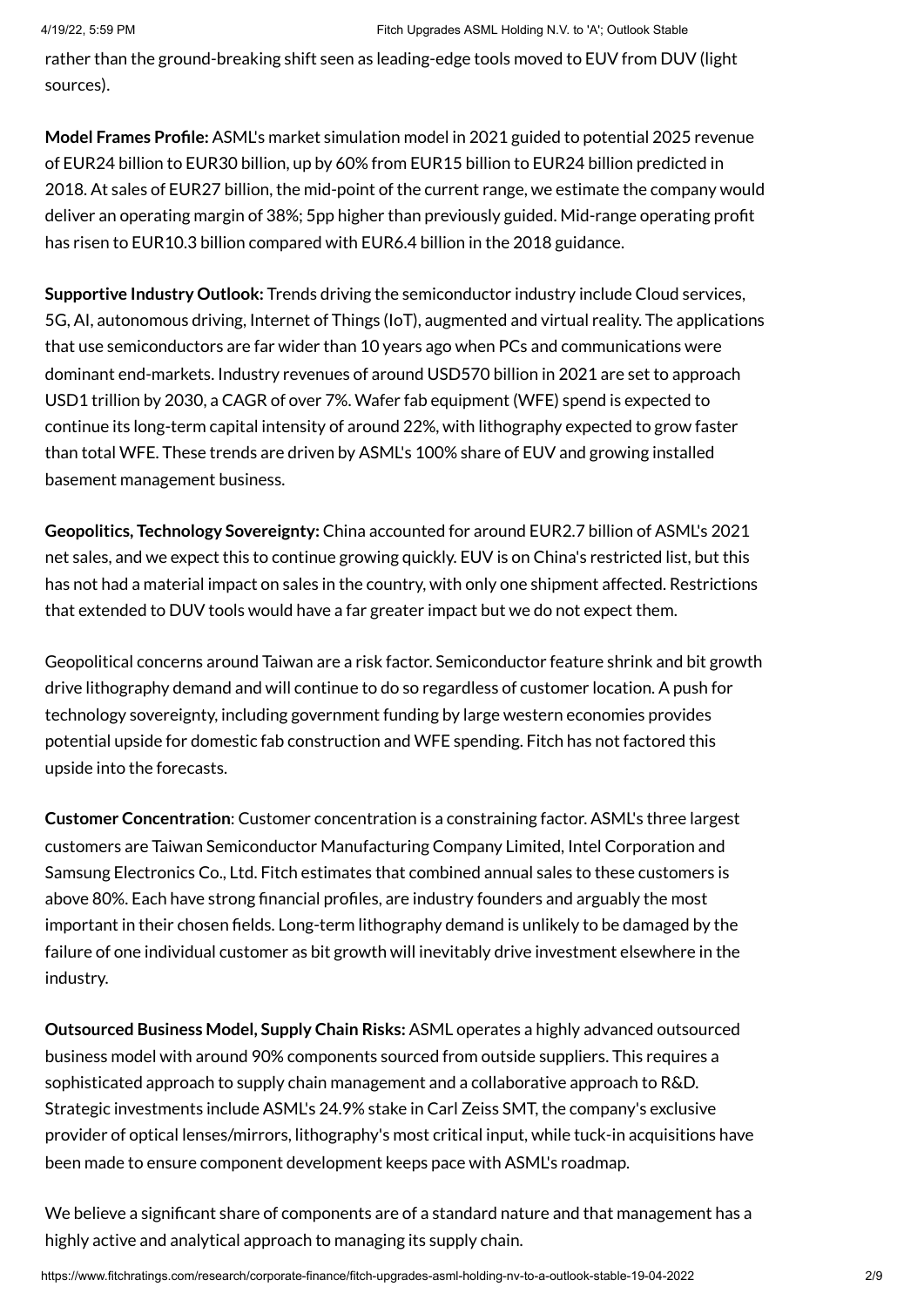**Changes to Navigator Factors:** Changes to ASML's Navigator factors/sub-factors include a change in the Profitability factor to 'a' from 'a-', reflecting the strength of projected earnings and cash flow margins and an increase in the factor weighting to high. The change incorporates the volatility of profitability sub-factor moving to 'bbb', in line with the industry average. This reflects Fitch's view that ASML's volatility is no more acute than its sector peers. We continue to view ASML's conservative financial policy a strength, but its rating is driven (operationally) by its leading market position, and (financially) by the strength of its earnings and cash flow.

#### DERIVATION SUMMARY

ASML has one of the strongest cash-generative capabilities in the technology sector, which is supported by a revenue market share in its niche segment in excess of 80%. The company's technology supports the development and innovation of the much larger semiconductor manufacturing sector. Barriers to entry are created by knowledge, technology expertise, capital investment requirements and customer partnerships.

Exposure to cyclicality and product concentration risks is managed through conservative and flexible financial policies. These factors mean ASML is strongly positioned compared with its semiconductor equipment and process control peers, such as KLA Corporation (A-/Stable), Applied Materials Inc. and LAM Research Corporation (neither of whom are rated but we believe have strong operating profiles). Wider comparisons from the semiconductor manufacturing sector include Intel (A+/Stable) and Samsung (AA-/Stable), two of ASML's largest customers. These peers are far larger and in Samsung's case more diversified, but ASML's cash flow profile compares well with both and revenue volatility is no more pronounced.

#### KEY ASSUMPTIONS

Revenue growing at 20% in 2022, slowing to 11% in 2023 and high single digit percentage growth thereafter.

EBITDA margin remaining around 38% in 2022 up to 38.8% by 2023 as EUV system margin and overall gross margin improve.

Capex as a percentage of revenues of 5.8% in 2022, decreasing to 3.7% only in 2025.

Bi-annual dividends increasing to around EUR2.2 billion in 2022.

Share buy-backs of EUR5 billion in 2022, thereafter EUR5.8 billion per year.

#### RATING SENSITIVITIES

**Factors that could, individually or collectively, lead to positive rating action/upgrade:**

- A further tangible shift (upwards) in ASML's operating and cash flow profile, driven by the company's ongoing and increasingly embedded position in the industry's ecosystem and its customers' technology roadmap.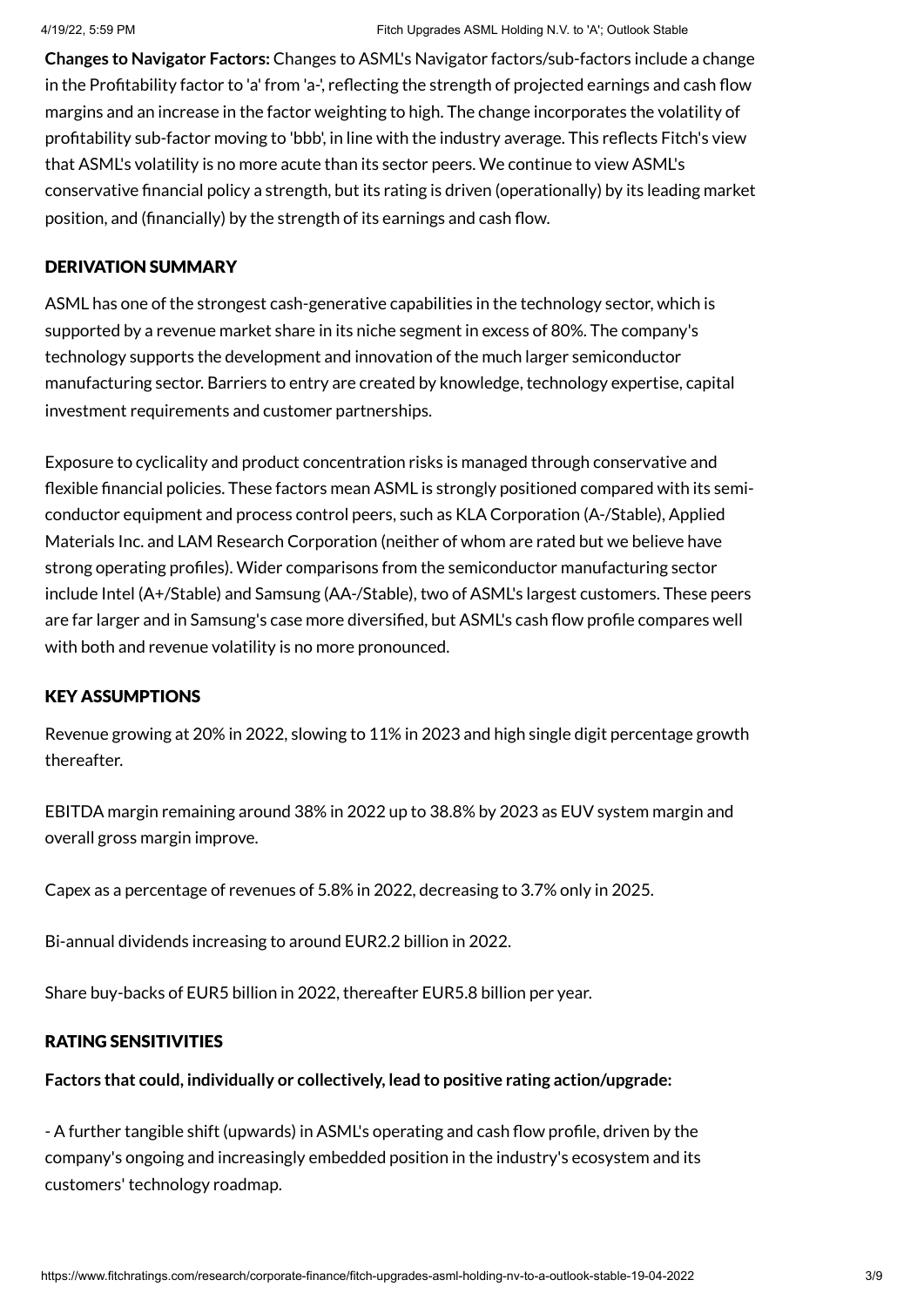- A continued commitment to a conservative financial policy - currently embedded in the company's commitment to a minimum gross cash position of EUR2 billion-EUR2.5billion.

- Continued market share leadership in both leading-edge and non-leading-edge lithography. As EUV matures and becomes a higher proportion of industry revenues Fitch would expect its overall market share of lithography to grow.

#### **Factors that could, individually or collectively, lead to negative rating action/downgrade:**

- Operating margins materially below 15% in downturns and below 30% at the peak of upcycles. However, Fitch recognises that operating losses may be incurred during extreme cyclical contractions

- Major loss of market share, which would signal a rapid shift in market position and likely reflect a sustained negative trend

- Liquidity (defined as gross cash plus undrawn, committed revolving credit facilities beyond two years, less any debt maturities occurring within two years) consistently below EUR1.5 billion. The company has publicly committed to a strong cash balance

- Funds from operations net leverage remaining above 1.0x on a sustained basis

#### BEST/WORST CASE RATING SCENARIO

International scale credit ratings of Non-Financial Corporate issuers have a best-case rating upgrade scenario (defined as the 99th percentile of rating transitions, measured in a positive direction) of three notches over a three-year rating horizon; and a worst-case rating downgrade scenario (defined as the 99th percentile of rating transitions, measured in a negative direction) of four notches over three years. The complete span of best- and worst-case scenario credit ratings for all rating categories ranges from 'AAA' to 'D'. Best- and worst-case scenario credit ratings are based on historical performance. For more information about the methodology used to determine sectorspecific best- and worst-case scenario credit ratings, visit [https://www.fitchratings.com/site/re/10111579.](https://www.fitchratings.com/site/re/10111579)

### LIQUIDITY AND DEBT STRUCTURE

**Strong Liquidity:** ASML maintains a strong cash position, which covers all debt maturities for at least the next four years. The company targets a minimum gross cash buffer of EUR2.0 billion to EUR2.5 billion. As of end-2021, ASML held EUR6,952 million of cash and equivalents and EUR639 million short term investments. ASML also has access to an undrawn revolving credit facility of EUR700 million maturing 2026.

#### ISSUER PROFILE

ASML is a provider of integrated circuit lithography systems used in the manufacture of semiconductors. Over the past 30 years, the industry has consolidated to three players and ASML has emerged as market leader in DUV sales and as a monopoly on EUV technology. EUV is vital to driving future shrink (downscaling) in the manufacture of semiconductors. The fruition of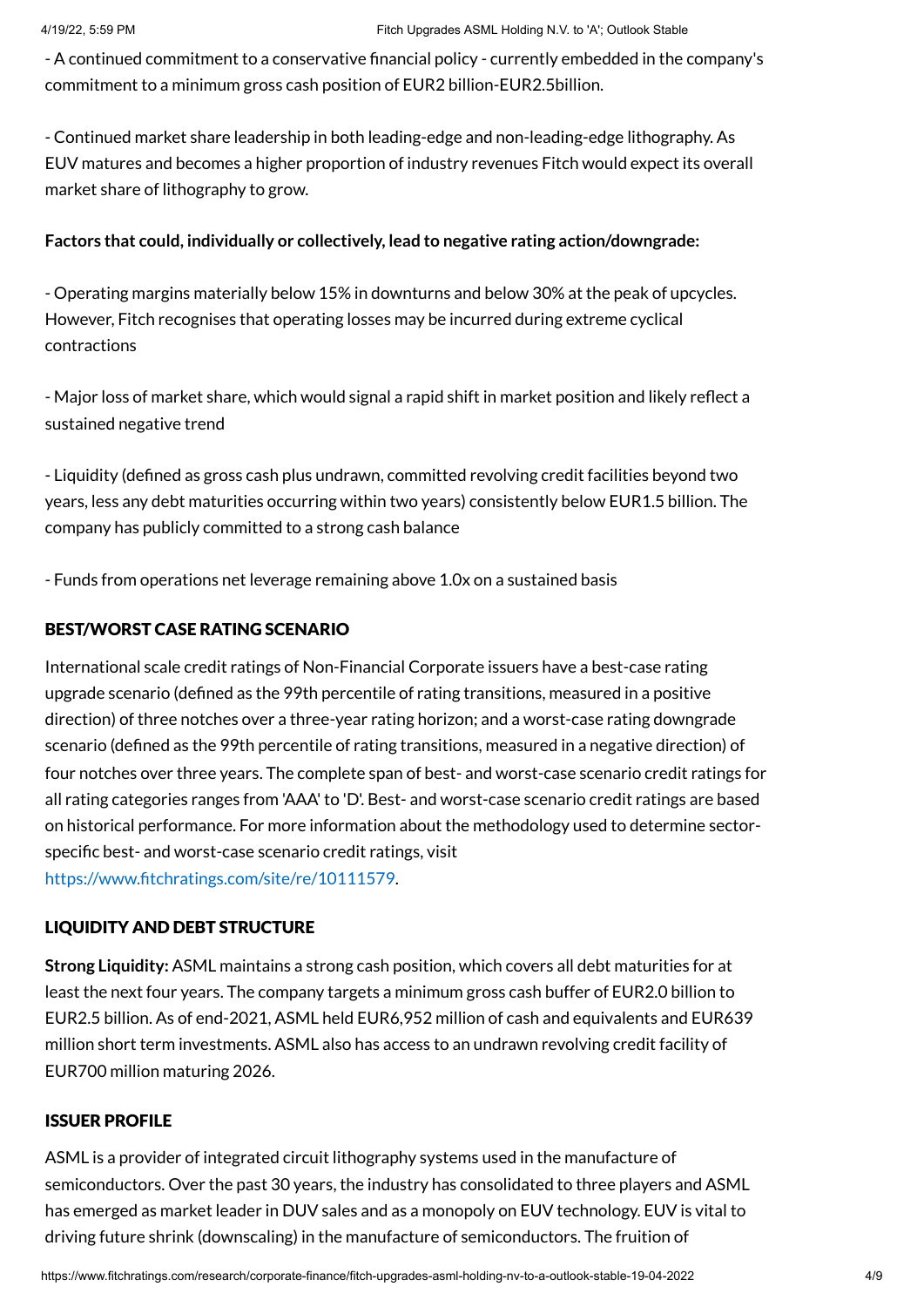investments in next generation of lithography machines (EUV) will support ASML's market share and position it for long-term growth.

#### REFERENCES FOR SUBSTANTIALLY MATERIAL SOURCE CITED AS KEY DRIVER OF RATING

The principal sources of information used in the analysis are described in the Applicable Criteria.

#### ESG CONSIDERATIONS

Unless otherwise disclosed in this section, the highest level of ESG credit relevance is a score of '3'. This means ESG issues are credit-neutral or have only a minimal credit impact on the entity, either due to their nature or the way in which they are being managed by the entity. For more information on Fitch's ESG Relevance Scores, visit [www.fitchratings.com/esg](http://www.fitchratings.com/esg)

#### RATING ACTIONS

| ENTITY/DEBT $\div$ | RATING $\div$                                | <b>PRIOR <math>\div</math></b> |
|--------------------|----------------------------------------------|--------------------------------|
| ASML Holding N.V.  | A Rating Outlook Stable<br>Upgrade<br>LT IDR | A-Rating<br>Outlook Stable     |
| senior unsecured   | LT<br>Upgrade<br>A                           | А-                             |

#### VIEW ADDITIONAL RATING DETAILS

#### FITCH RATINGS ANALYSTS

**Lucrezia Rigano** Associate Director Primary Rating Analyst +39 02 879087 239 lucrezia.rigano@fitchratings.com Fitch Ratings Ireland Limited Sede Secondaria Italiana Via Morigi, 6 Ingresso Via Privata Maria Teresa, 8 Milan 20123

**Tom Steabler, ACA** Director Secondary Rating Analyst +44 20 3530 1661 tom.steabler@fitchratings.com

**Damien Chew, CFA** Managing Director Committee Chairperson +44 20 3530 1424 damien.chew@fitchratings.com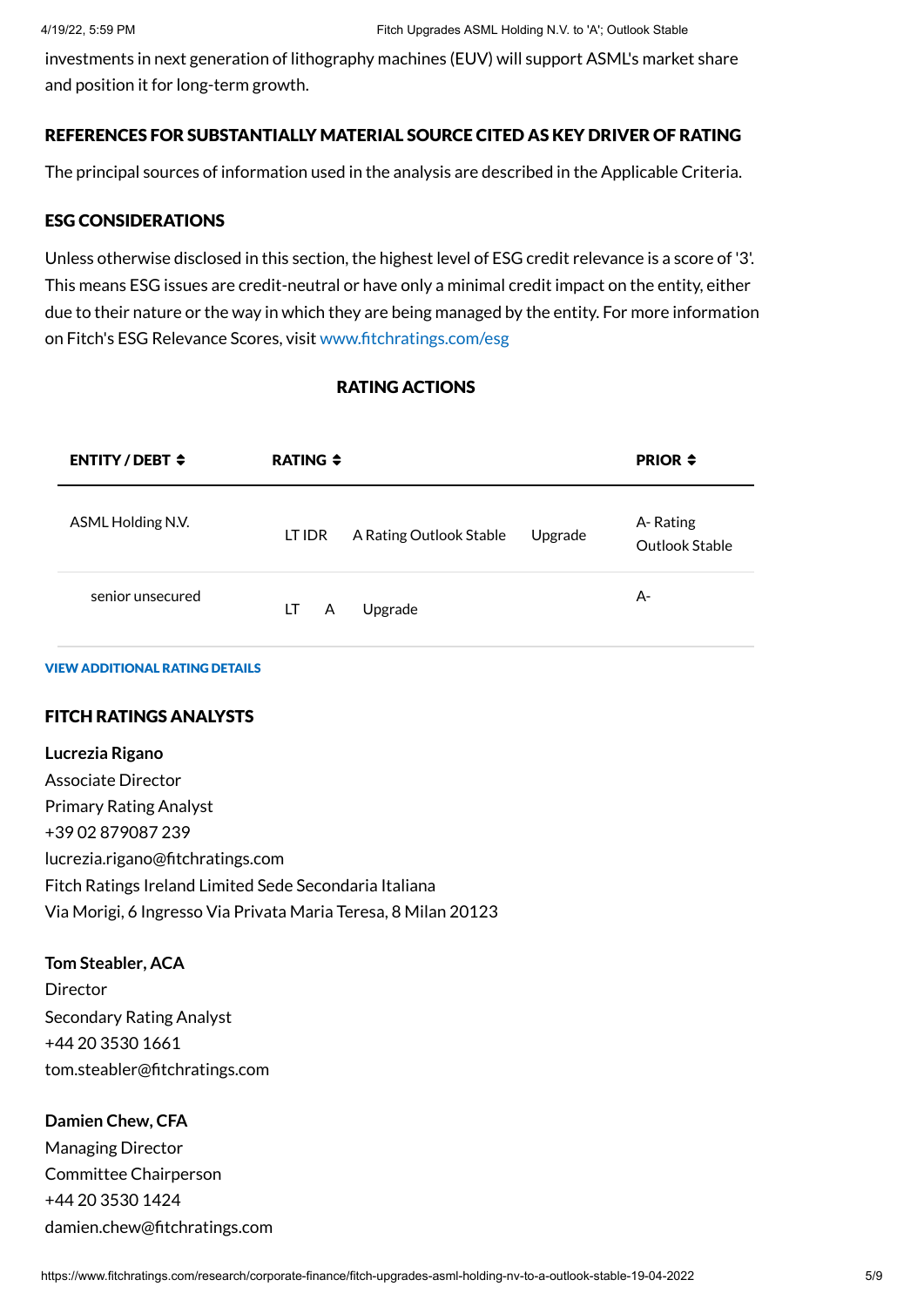#### MEDIA CONTACTS

**Tahmina Pinnington-Mannan** London +44 20 3530 1128 tahmina.p-mannan@thefitchgroup.com

Additional information is available on [www.fitchratings.com](http://www.fitchratings.com/)

#### PARTICIPATION STATUS

The rated entity (and/or its agents) or, in the case of structured finance, one or more of the transaction parties participated in the rating process except that the following issuer(s), if any, did not participate in the rating process, or provide additional information, beyond the issuer's available public disclosure.

#### APPLICABLE CRITERIA

Corporates Recovery Ratings and Instrument [Ratings Criteria](https://www.fitchratings.com/research/corporate-finance/corporates-recovery-ratings-instrument-ratings-criteria-09-04-2021) (pub. 09 Apr 2021) (including rating assumption sensitivity) Corporate Rating Criteria (pub. 15 Oct 2021) (including rating [assumption](https://www.fitchratings.com/research/corporate-finance/corporate-rating-criteria-15-10-2021) sensitivity) Sector Navigators - [Addendum](https://www.fitchratings.com/research/corporate-finance/sector-navigators-addendum-to-corporate-rating-criteria-15-10-2021) to the Corporate Rating Criteria (pub. 15 Oct 2021)

#### APPLICABLE MODELS

Numbers in parentheses accompanying applicable model(s) contain hyperlinks to criteria providing description of model(s).

Corporate Monitoring & Forecasting Model (COMFORT Model), v8.0.2 ([1\)](https://www.fitchratings.com/research/corporate-finance/corporate-rating-criteria-15-10-2021)

#### ADDITIONAL DISCLOSURES

[Dodd-Frank](https://www.fitchratings.com/research/corporate-finance/fitch-upgrades-asml-holding-nv-to-a-outlook-stable-19-04-2022/dodd-frank-disclosure) Rating Information Disclosure Form Solicitation Status [Endorsement](#page-7-0) Policy

#### ENDORSEMENT STATUS

ASML Holding N.V. EU Issued, UK Endorsed

#### DISCLAIMER & DISCLOSURES

All Fitch Ratings (Fitch) credit ratings are subject to certain limitations and disclaimers. Please read these limitations and disclaimers by following this link:

[https://www.fitchratings.com/understandingcreditratings](https://www.fitchratings.com/UNDERSTANDINGCREDITRATINGS). In addition, the following [https://www.fitchratings.com/rating-definitions-document](https://www.fitchratings.com/RATING-DEFINITIONS-DOCUMENT) details Fitch's rating definitions for each rating scale and rating categories, including definitions relating to default. Published ratings, criteria, and methodologies are available from this site at all times. Fitch's code of conduct,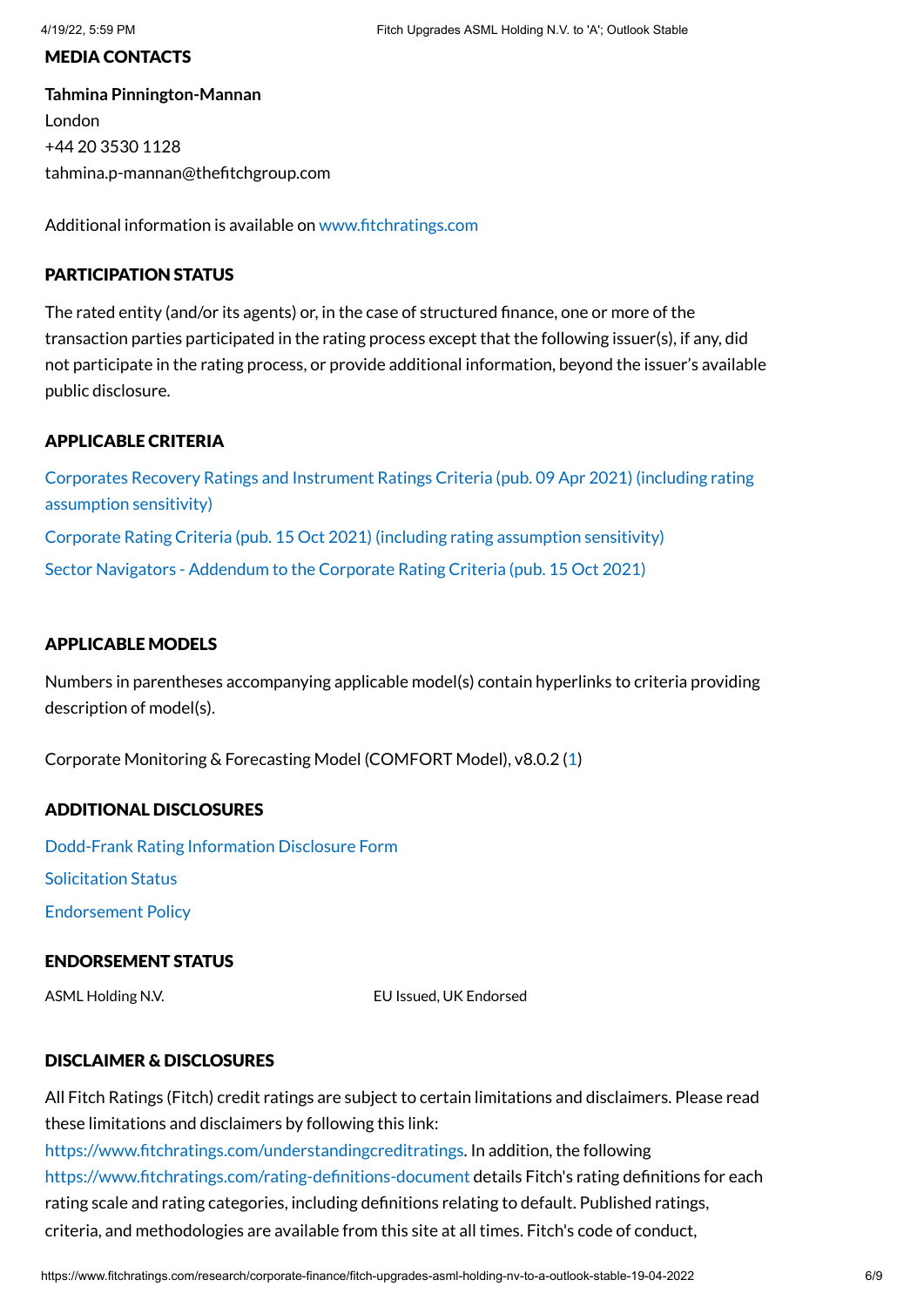#### 4/19/22, 5:59 PM Fitch Upgrades ASML Holding N.V. to 'A'; Outlook Stable

confidentiality, conflicts of interest, affiliate firewall, compliance, and other relevant policies and procedures are also available from the Code of Conduct section of this site. Directors and shareholders'™ relevant interests are available at [https://www.fitchratings.com/site/regulatory](https://www.fitchratings.com/SITE/REGULATORY). Fitch may have provided another permissible or ancillary service to the rated entity or its related third parties. Details of permissible or ancillary service(s) for which the lead analyst is based in an ESMA- or FCA-registered Fitch Ratings company (or branch of such a company) can be found on the entity summary page for this issuer on the Fitch Ratings website.

In issuing and maintaining its ratings and in making other reports (including forecast information), Fitch relies on factual information it receives from issuers and underwriters and from other sources Fitch believes to be credible. Fitch conducts a reasonable investigation of the factual information relied upon by it in accordance with its ratings methodology, and obtains reasonable verification of that information from independent sources, to the extent such sources are available for a given security or in a given jurisdiction. The manner of Fitch's factual investigation and the scope of the third-party verification it obtains will vary depending on the nature of the rated security and its issuer, the requirements and practices in the jurisdiction in which the rated security is offered and sold and/or the issuer is located, the availability and nature of relevant public information, access to the management of the issuer and its advisers, the availability of pre-existing third-party verifications such as audit reports, agreed-upon procedures letters, appraisals, actuarial reports, engineering reports, legal opinions and other reports provided by third parties, the availability of independent and competent third- party verification sources with respect to the particular security or in the particular jurisdiction of the issuer, and a variety of other factors. Users of Fitch's ratings and reports should understand that neither an enhanced factual investigation nor any third-party verification can ensure that all of the information Fitch relies on in connection with a rating or a report will be acc+u+rate and complete. Ultimately, the issuer and its advisers are responsible for the accuracy of the information they provide to Fitch and to the market in offering documents and other reports. In issuing its ratings and its reports, Fitch must rely on the work of experts, including independent auditors with respect to financial statements and attorneys with respect to legal and tax matters. Further, ratings and forecasts of financial and other information are inherently forward-looking and embody assumptions and predictions about future events that by their nature cannot be verified as facts. As a result, despite any verification of current facts, ratings and forecasts can be affected by future events or conditions that were not anticipated at the time a rating or forecast was issued or affirmed.

The information in this report is provided "as is" without any representation or warranty of any kind, and Fitch does not represent or warrant that the report or any of its contents will meet any of the requirements of a recipient of the report. A Fitch rating is an opinion as to the creditworthiness of a security. This opinion and reports made by Fitch are based on established criteria and methodologies that Fitch is continuously evaluating and updating. Therefore, ratings and reports are the collective work product of Fitch and no individual, or group of individuals, is solely responsible for a rating or a report. The rating does not address the risk of loss due to risks other than credit risk, unless such risk is specifically mentioned. Fitch is not engaged in the offer or sale of any security. All Fitch reports have shared authorship. Individuals identified in a Fitch report were involved in, but are not solely responsible for, the opinions stated therein. The individuals are named for contact purposes only. A report providing a Fitch rating is neither a prospectus nor a substitute for the information assembled, verified and presented to investors by the issuer and its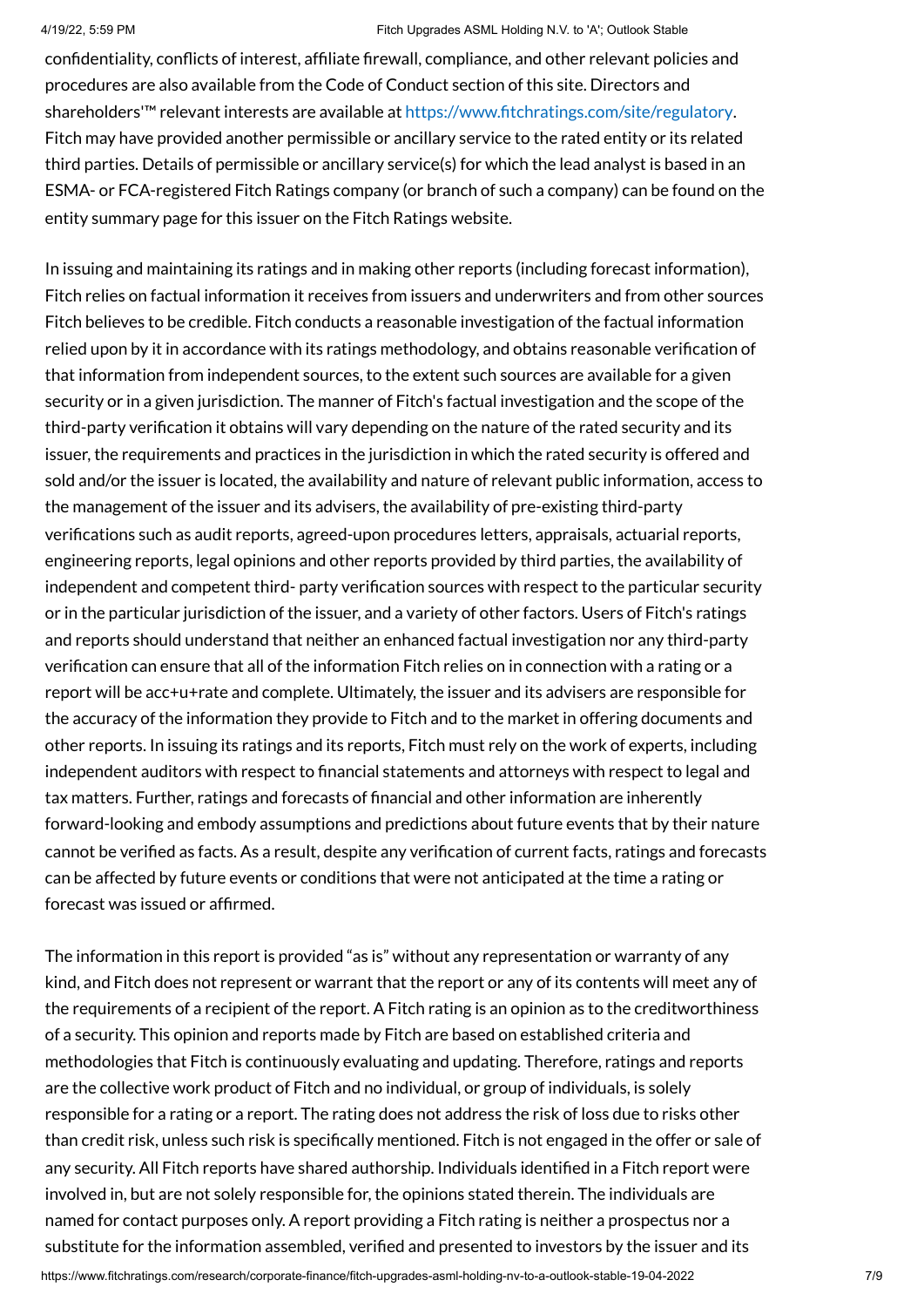agents in connection with the sale of the securities. Ratings may be changed or withdrawn at any time for any reason in the sole discretion of Fitch. Fitch does not provide investment advice of any sort. Ratings are not a recommendation to buy, sell, or hold any security. Ratings do not comment on the adequacy of market price, the suitability of any security for a particular investor, or the taxexempt nature or taxability of payments made in respect to any security. Fitch receives fees from issuers, insurers, guarantors, other obligors, and underwriters for rating securities. Such fees generally vary from US\$1,000 to US\$750,000 (or the applicable currency equivalent) per issue. In certain cases, Fitch will rate all or a number of issues issued by a particular issuer, or insured or guaranteed by a particular insurer or guarantor, for a single annual fee. Such fees are expected to vary from US\$10,000 to US\$1,500,000 (or the applicable currency equivalent). The assignment, publication, or dissemination of a rating by Fitch shall not constitute a consent by Fitch to use its name as an expert in connection with any registration statement filed under the United States securities laws, the Financial Services and Markets Act of 2000 of the United Kingdom, or the securities laws of any particular jurisdiction. Due to the relative efficiency of electronic publishing and distribution, Fitch research may be available to electronic subscribers up to three days earlier than to print subscribers.

For Australia, New Zealand, Taiwan and South Korea only: Fitch Australia Pty Ltd holds an Australian financial services license (AFS license no. 337123) which authorizes it to provide credit ratings to wholesale clients only. Credit ratings information published by Fitch is not intended to be used by persons who are retail clients within the meaning of the Corporations Act 2001. Fitch Ratings, Inc. is registered with the U.S. Securities and Exchange Commission as a Nationally Recognized Statistical Rating Organization (the "NRSRO"). While certain of the NRSRO's credit rating subsidiaries are listed on Item 3 of Form NRSRO and as such are authorized to issue credit ratings on behalf of the NRSRO (see <https://www.fitchratings.com/site/regulatory>), other credit rating subsidiaries are not listed on Form NRSRO (the "non-NRSROs") and therefore credit ratings issued by those subsidiaries are not issued on behalf of the NRSRO. However, non-NRSRO personnel may participate in determining credit ratings issued by or on behalf of the NRSRO.

Copyright © 2022 by Fitch Ratings, Inc., Fitch Ratings Ltd. and its subsidiaries. 33 Whitehall Street, NY, NY 10004. Telephone: 1-800-753-4824, (212) 908-0500. Fax: (212) 480-4435. Reproduction or retransmission in whole or in part is prohibited except by permission. All rights reserved.

#### READ LESS

#### SOLICITATION STATUS

The ratings above were solicited and assigned or maintained by Fitch at the request of the rated entity/issuer or a related third party. Any exceptions follow below.

#### <span id="page-7-0"></span>ENDORSEMENT POLICY

Fitch's international credit ratings produced outside the EU or the UK, as the case may be, are endorsed for use by regulated entities within the EU or the UK, respectively, for regulatory purposes, pursuant to the terms of the EU CRA Regulation or the UK Credit Rating Agencies (Amendment etc.) (EU Exit) Regulations 2019, as the case may be. Fitch's approach to endorsement in the EU and the UK can be found on Fitch's [Regulatory](https://www.fitchratings.com/regulatory) Affairs page on Fitch's website. The